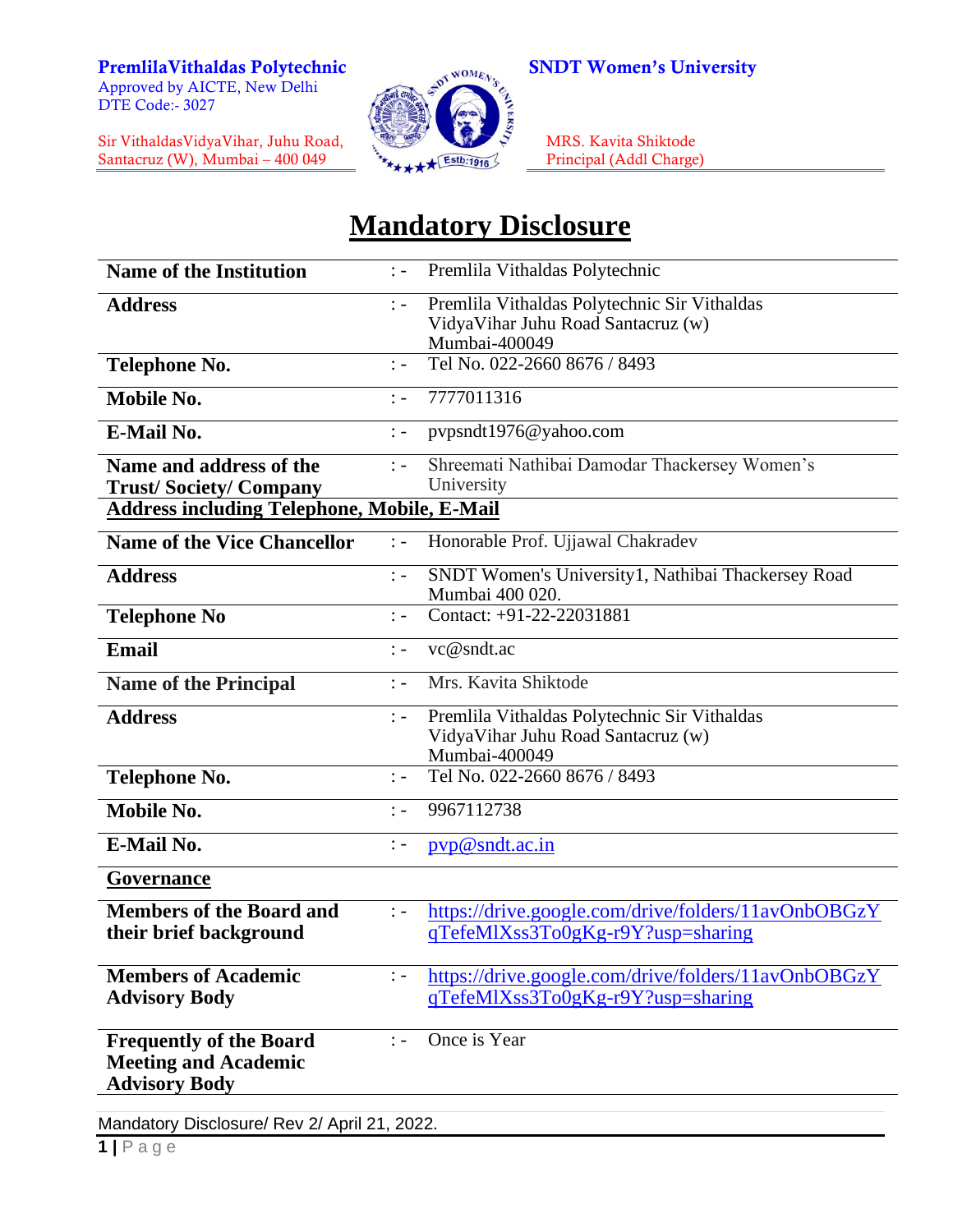| <b>Organizational Chart and</b>    | $\ddot{ }$ $\ddot{ }$ $\ddot{ }$ | https://drive.google.com/file/d/1IedZCF02FplTEqaooDVT    |
|------------------------------------|----------------------------------|----------------------------------------------------------|
| <b>Processes</b>                   |                                  | Aj2lq-BKFm0W/view?usp=sharing                            |
| <b>Nature and Extent of</b>        | $\mathbb{I}$ =                   | For Link of Curriculum Program and Course wise, click on |
| involvement of Faculty and         |                                  | http://pypsndt.org/                                      |
| students in academic affairs/      |                                  |                                                          |
| improvements                       |                                  |                                                          |
| <b>Student Feedback on</b>         | $\mathbf{I}$ –                   | https://forms.gle/WJUvYGqR16L16Q63A                      |
| <b>Institutional Governance/</b>   |                                  |                                                          |
| <b>Faculty performance</b>         |                                  |                                                          |
| <b>Grievance Redressal</b>         | $\therefore$                     | http://pypsndt.org/grievance                             |
| mechanism for Faculty, staff       |                                  | https://sndt.ac.in/pdf/sndtwu-                           |
| and students                       |                                  | grievance/2019/application-form-for-grievance-           |
|                                    |                                  | submission.pdf                                           |
|                                    |                                  |                                                          |
| <b>Establishment of Anti</b>       | $\therefore$                     | https://drive.google.com/file/d/1Yc4HoVUjyeUf6qabYv4     |
| <b>Ragging Committee</b>           |                                  | Q9MBp6wzg71Rx/view?usp=sharing                           |
|                                    |                                  |                                                          |
| <b>Establishment of Grievance</b>  | $\frac{1}{2}$ –                  | https://drive.google.com/file/d/102HLw85_44GRZ-          |
| <b>Redressal Committee in the</b>  |                                  | vqmauYn5rZFbHXQv6X/view?usp=sharing                      |
| <b>Institution and Appointment</b> |                                  |                                                          |
| of OMBUDSMAN by the                |                                  |                                                          |
| <b>University</b>                  |                                  |                                                          |
| <b>Establishment of Internal</b>   | $\mathbb{R}$ =                   | https://drive.google.com/file/d/1YIrh8JLSNzt6D2yUH3Rlr   |
| <b>Complaint Committee (ICC)</b>   |                                  | RgYadgTwH3m/view?usp=sharing                             |
|                                    |                                  |                                                          |
| <b>Establishment of Committee</b>  | $\vdots$                         | https://drive.google.com/file/d/10Fvd91-                 |
| for SC/ST                          |                                  | Imf0V7E5w3RK0ZNXgWNNpWBTi/view?usp=sharing               |
|                                    |                                  |                                                          |
| <b>Internal Quality Assurance</b>  | $\mathbb{I}$ –                   | https://drive.google.com/file/d/10AUdCuA_6eA26zn         |
| <b>Cell</b>                        |                                  | UVFgYkw2bhSwDbFWl/view?usp=sharing                       |
|                                    |                                  |                                                          |
| <b>Programmes</b>                  |                                  |                                                          |
| <b>Name of Programmes</b>          | $\therefore$                     | 1. Engineering and Technology                            |
| approved by AICTE                  |                                  | 2. Pharmacy                                              |
| <b>Name of Courses under</b>       | $\mathbb{R}$ =                   | 1. Administration Services                               |
| <b>Engineering and Technology</b>  |                                  | 2. Apparel Manufacture and Design                        |
| (Diploma)                          |                                  | 3. Electronics                                           |
|                                    |                                  | 4. Food Technology                                       |
|                                    |                                  | 5. Interior Design                                       |
|                                    |                                  | 6. Medical Laboratory Technology                         |
|                                    |                                  | 7. Ophthalmic Technology                                 |
| <b>Name of Courses under</b>       | $\therefore$                     | 1. Pharmacy                                              |
| <b>Pharmacy (Diploma)</b>          |                                  |                                                          |
| <b>Name of Courses under</b>       | $\therefore$                     | 1. B Voc. in Fashion Design                              |
| <b>Vocational</b>                  |                                  | 2. B. Voc. Electronic Manufacturing Services.            |
|                                    |                                  |                                                          |

Mandatory Disclosure/ Rev 2/ April 21, 2022.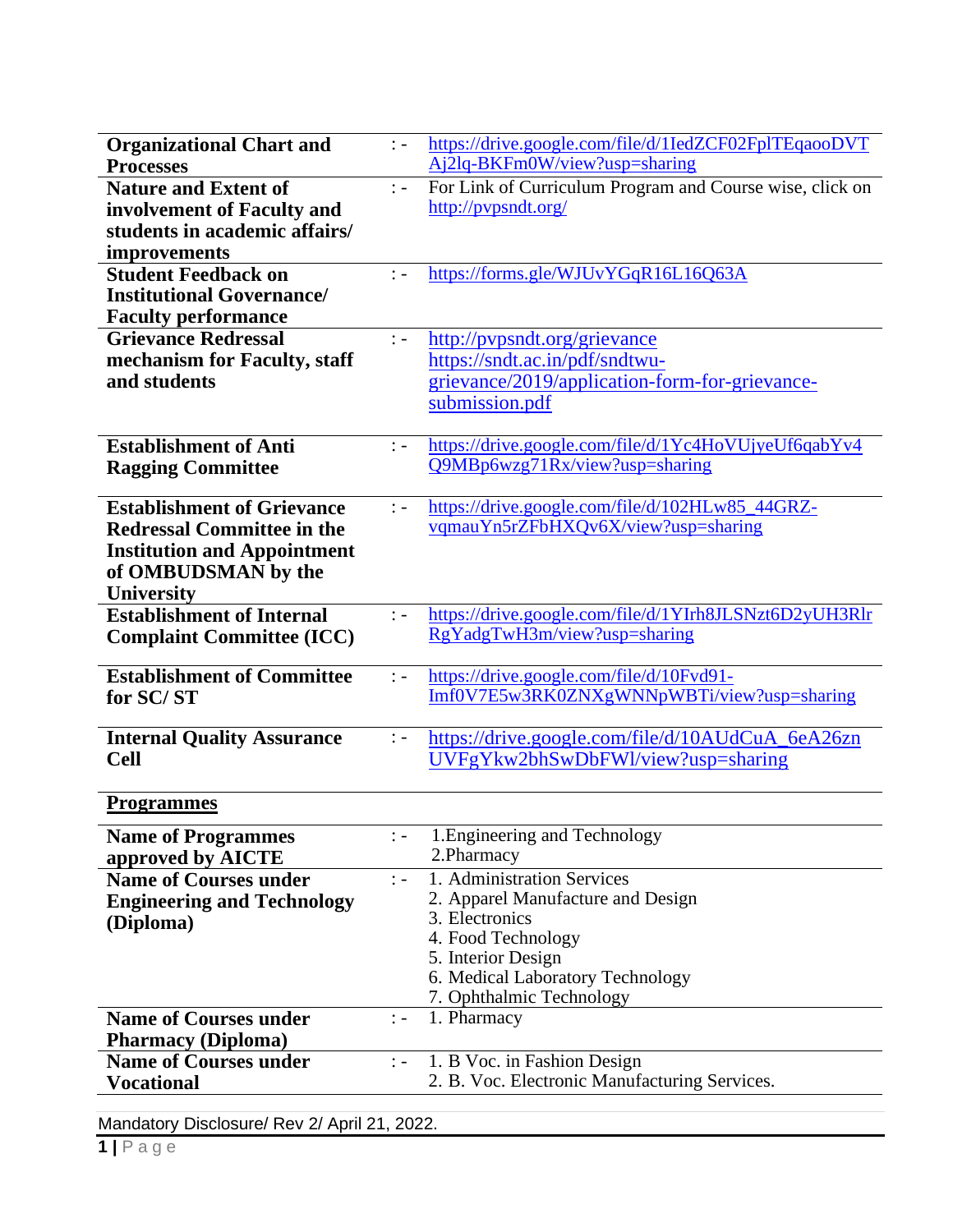|                                                                                                                                          |                 | 3. B Voc. In Interior Design                                                                                                                                                                                                                                |
|------------------------------------------------------------------------------------------------------------------------------------------|-----------------|-------------------------------------------------------------------------------------------------------------------------------------------------------------------------------------------------------------------------------------------------------------|
|                                                                                                                                          |                 | 4. D. Voc. Graphics And Multimedia                                                                                                                                                                                                                          |
| <b>Status of Accreditation of the</b><br><b>Courses</b>                                                                                  | $\mathbb{I}$ =  | Not Applied                                                                                                                                                                                                                                                 |
| <b>Intake and Admission Status</b>                                                                                                       | $\therefore$    | https://docs.google.com/spreadsheets/d/135p9DNq8w--                                                                                                                                                                                                         |
| of all diploma Courses                                                                                                                   |                 | BwdxAE7PCfB-XHiS89LmlRM3usRy-6Wc/edit?usp=sharing                                                                                                                                                                                                           |
| <b>Cutoff and admission process</b><br>Link                                                                                              | $\mathbb{R}$ –  | http://www.dtemaharashtra.gov.in/index.html                                                                                                                                                                                                                 |
| <b>Placement Status of all</b><br>diploma Courses                                                                                        | $\mathbf{L}$ –  | https://docs.google.com/spreadsheets/d/135p9DNq8w--<br>BwdxAE7PCfB-XHiS89LmlRM3usRy-6Wc/edit?usp=sharing                                                                                                                                                    |
| <b>Faculty</b>                                                                                                                           | $\vdots$        | https://docs.google.com/spreadsheets/d/1VrjzcS9Us9sCbK<br>I49w6KUIddGFE6eDJC/edit?usp=sharing&ouid=1051291<br>27311491531159&rtpof=true&sd=true                                                                                                             |
| <b>Profile of Vice Chancellor</b>                                                                                                        | $\mathbb{R}$ =  | https://sndt.ac.in/statutory-officers/vicechancellor                                                                                                                                                                                                        |
| <b>Profile of Principal</b>                                                                                                              | $\ddot{ }$ -    | http://pvpsndt.org/                                                                                                                                                                                                                                         |
| <b>Profile of Faculty</b>                                                                                                                | $\mathbb{R}$ –  | http://pvpsndt.org/                                                                                                                                                                                                                                         |
| <b>Fee Details</b>                                                                                                                       | $\frac{1}{2}$ – | https://docs.google.com/spreadsheets/d/19XtQP01GKqYy<br>NekcE5CiryhStbbokC7K/edit?usp=sharing&ouid=105129<br>127311491531159&rtpof=true&sd=true                                                                                                             |
| No. of Fee waivers granted<br>with amount and name of<br>students                                                                        | $\colon -$      | As per Maharashtra state government                                                                                                                                                                                                                         |
| <b>Criteria for Fee</b><br>waivers/scholarship                                                                                           | $\colon$ -      | As per Maharashtra state government                                                                                                                                                                                                                         |
| <b>Admission Procedure</b>                                                                                                               | $\therefore$    | As per Maharashtra state government                                                                                                                                                                                                                         |
| <b>Number of applications</b><br>received during last two years<br>for admission under<br><b>Management Quota and</b><br>number admitted | $\vdots$ -      | Not Applicable                                                                                                                                                                                                                                              |
| <b>List of Applicants</b>                                                                                                                | $\mathbf{I} =$  | List of candidate whose applications have been received<br>along with percentile/percentage score for<br>each of the qualifying examination in separate categories<br>for open seats is published on DTE website<br>http://dtemaharashtra.gov.in/index.html |
| <b>Information of Infrastructure</b><br>and Other Resources<br><b>Available</b>                                                          | $\mathbf{I}$ –  | https://docs.google.com/spreadsheets/d/1SBc-<br>VpeF1H47aEBUGOmVW0r9vWQwFh0h/edit?usp=sharing&ou<br>id=105129127311491531159&rtpof=true&sd=true                                                                                                             |

Mandatory Disclosure/ Rev 2/ April 21, 2022.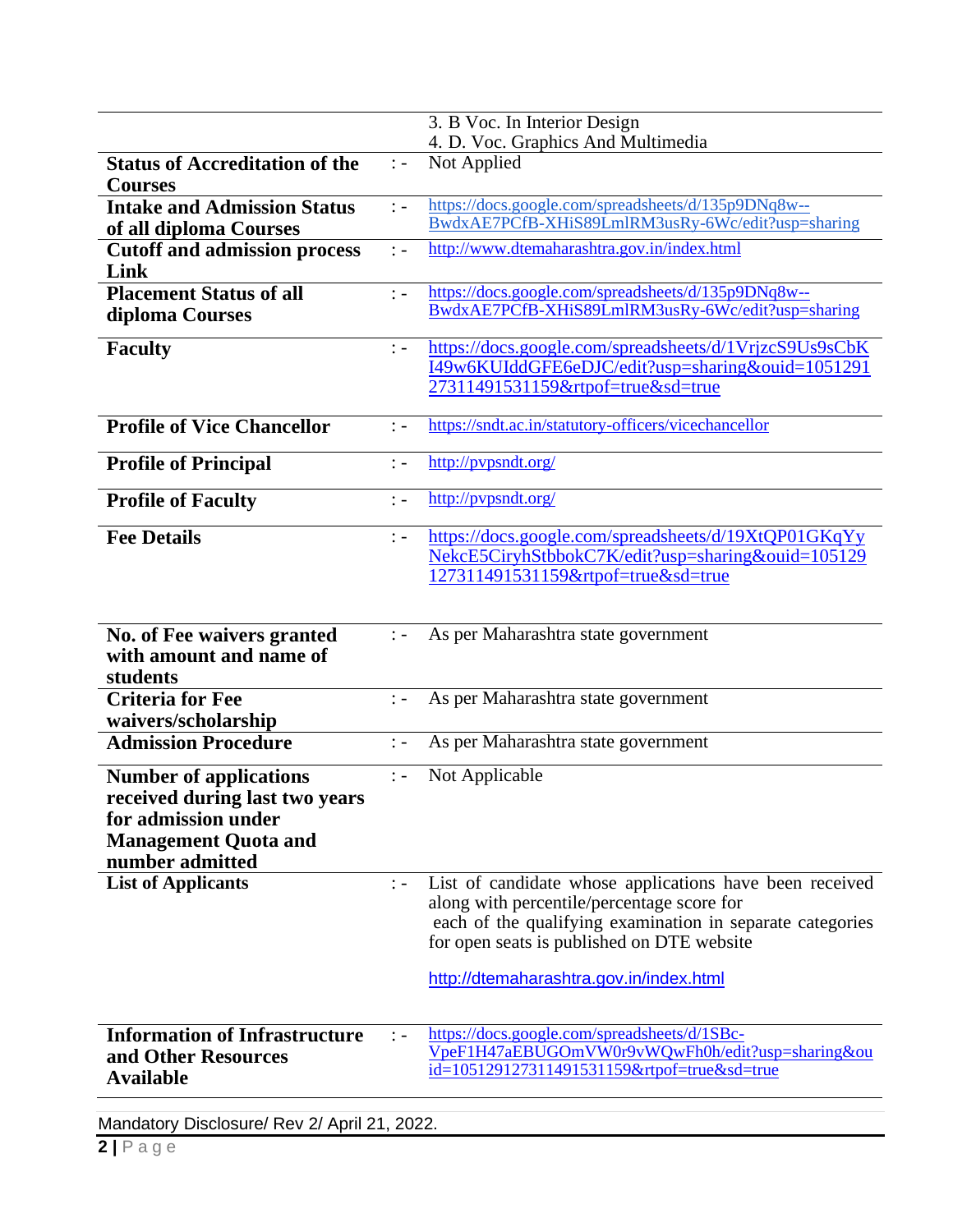| a0KO-<br>wtemNieNvYo1/edit?usp=sharing&ouid=10512912731149                                                                                                         |  |
|--------------------------------------------------------------------------------------------------------------------------------------------------------------------|--|
|                                                                                                                                                                    |  |
| 1531159&rtpof=true&sd=true                                                                                                                                         |  |
|                                                                                                                                                                    |  |
|                                                                                                                                                                    |  |
| Yes<br><b>E</b> -Library facilities<br>$\mathbb{R}^2$                                                                                                              |  |
| https://drive.google.com/drive/folders/11avOnbOBGzYqT<br><b>Computational Facilities</b><br>$\therefore$                                                           |  |
| $efeMIX$ ss $3To0gKg-r9Y?$ usp=sharing                                                                                                                             |  |
| <b>Innovation Cell</b><br>https://drive.google.com/drive/folders/11avOnbOBGzYqT<br>$\mathbb{I}$                                                                    |  |
| efeMlXss3To0gKg-r9Y?usp=sharing                                                                                                                                    |  |
| <b>Social Media Cell</b><br>https://drive.google.com/drive/folders/11avOnbOBGzYqT<br>$\ddot{\phantom{1}}$                                                          |  |
| efeMlXss3To0gKg-r9Y?usp=sharing                                                                                                                                    |  |
| https://drive.google.com/drive/folders/11avOnbOBGzYqT<br><b>Compliance of the National</b><br>$\ddot{\phantom{1}}$<br>efeMlXss3To0gKg-r9Y?usp=sharing              |  |
| <b>Academic Depository (NAD),</b>                                                                                                                                  |  |
| applicable to PGCM/ PGDM<br><b>Institutions and University</b>                                                                                                     |  |
| <b>Departments</b>                                                                                                                                                 |  |
| <b>List of facilities available</b>                                                                                                                                |  |
| https://drive.google.com/drive/folders/11avOnbOBGzYqT<br><b>Games and Sports Facilities</b><br>$\div$                                                              |  |
| efeMlXss3To0gKg-r9Y?usp=sharing                                                                                                                                    |  |
| <b>Extra-Curricular Activities</b><br>https://drive.google.com/drive/folders/11avOnbOBGzYqT<br>$\mathbb{I}$                                                        |  |
| efeMlXss3To0gKg-r9Y?usp=sharing<br>https://drive.google.com/drive/folders/11avOnbQBGzYqT                                                                           |  |
| <b>Soft Skill Development</b><br>$:-$<br>efeMlXss3To0gKg-r9Y?usp=sharing<br><b>Facilities</b>                                                                      |  |
| <b>Teaching Learning Process</b>                                                                                                                                   |  |
|                                                                                                                                                                    |  |
| Yes<br><b>Curricula and syllabus for</b><br>$\mathcal{L}$                                                                                                          |  |
| each of the Programmes as<br>approved by the University                                                                                                            |  |
| <b>Academic Calendar of the</b><br>https://drive.google.com/drive/folders/11avOnbOBGz<br>$\div$                                                                    |  |
| YqTefeMlXss3To0gKg-r9Y?usp=sharing<br><b>University</b>                                                                                                            |  |
|                                                                                                                                                                    |  |
| <b>Academic Time Table with</b><br>https://drive.google.com/drive/folders/11avOnbOBGz<br>$\mathbb{I}^{\perp}$                                                      |  |
| the name of the Faculty<br>YqTefeMlXss3To0gKg-r9Y?usp=sharing                                                                                                      |  |
| members handling the Course                                                                                                                                        |  |
| <b>Teaching Load of each</b><br>https://drive.google.com/drive/folders/11avOnbOBGz<br>$\mathbb{I}^{\perp}$<br><b>Faculty</b><br>YqTefeMlXss3To0gKg-r9Y?usp=sharing |  |
|                                                                                                                                                                    |  |
| <b>Internal Continuous</b><br>Yes<br>$\mathbb{R}^2$                                                                                                                |  |
| <b>Evaluation System and place</b>                                                                                                                                 |  |
| Yes<br><b>Student's assessment of</b><br>$\div$                                                                                                                    |  |
| <b>Faculty, System in place</b>                                                                                                                                    |  |
| <b>Special Purpose</b>                                                                                                                                             |  |